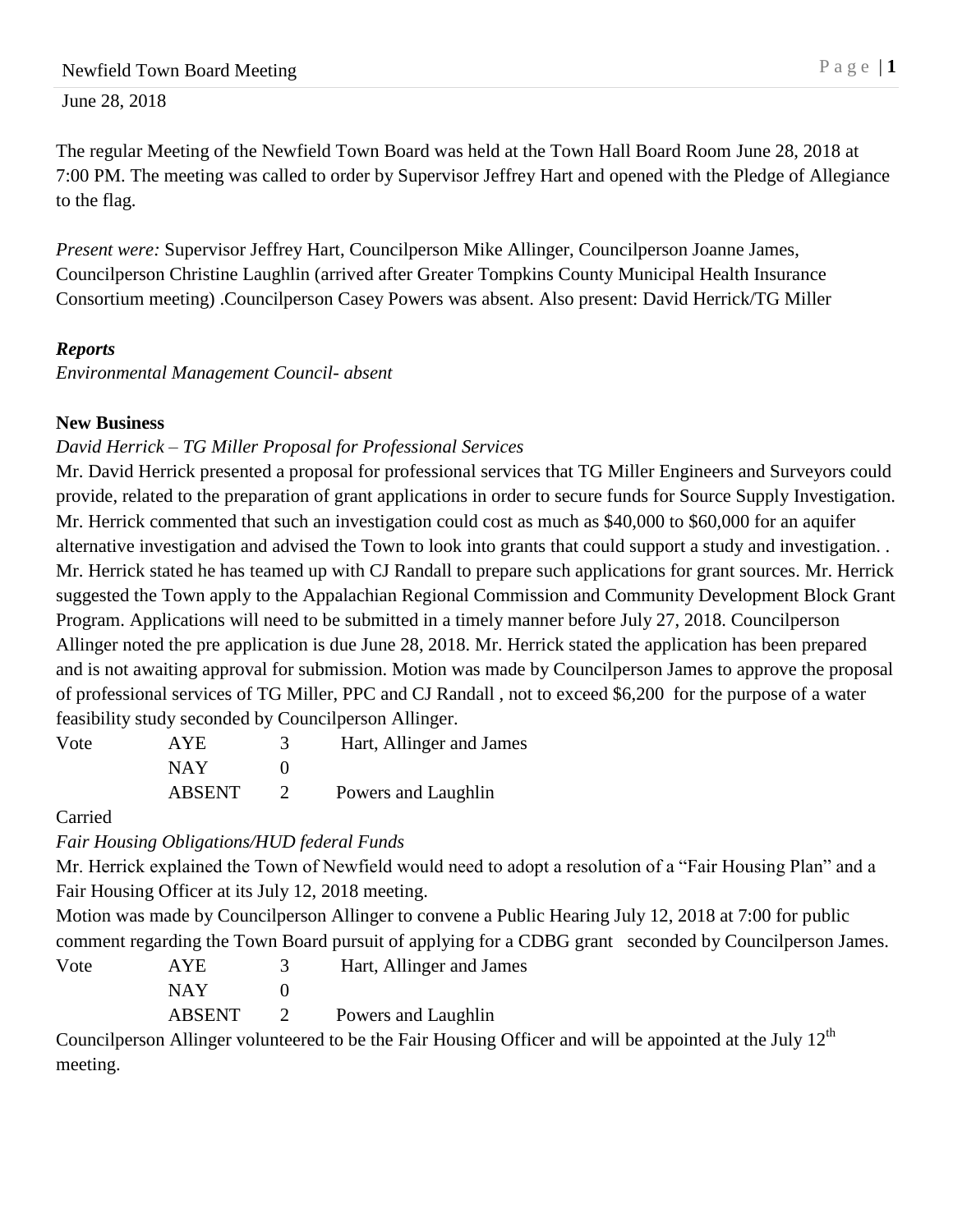*Review and amend current Procurement Policy* 

Town of Newfield Procurement Policy

WHEREAS, Section 104-b of the General Municipal Law (GML) requires every town to adopt internal policies and procedures governing all procurement of goods and services not subject to the formal bidding requirements of GML, S103 or any other law; and

NOW, THEREFORE, BE IT RESOLVED that the Town of Newfield does hereby adopt the following procurement policies and procedures:

#### GUIDELINE #1

Every prospective purchase of goods or services shall be evaluated to determine the applicability of GML, S103. Every town officer, board, department head, or other personnel with the requisite purchasing authority (hereinafter Purchaser) shall estimate the cumulative amount of the items of supply or equipment needed in a given fiscal year. That estimate shall include the canvass of other town departments and past history to determine the likely annual value of the commodity to be acquired. The information gathered and conclusions reached shall be documented and kept with the file or other documentation supporting the purchase activity.

#### GUIDELINE #2

All purchases of a) supplies or equipment which exceed \$20,000 in the fiscal year or b) public works contracts which exceed \$35,000 shall be formally bid pursuant to GML, S103.

### GUIDELINE #3

All purchases of:

- Less than \$20,000 but greater than \$10,000 requires a written request for proposal (RFP) and written/fax/email quotes from 3 vendors.
- Less than \$10,000 but greater than \$6,000 requires an oral request for goods and written/fax/email quotes from 3 vendors.
- Less than \$6,000 but greater than \$3,000 requires an oral request for goods and oral quotes from 2 vendors in addition to approval of the Town Board.
- Less than \$3,000 is left to the discretion of the authorized purchaser.

All Estimated Public Works Contracts of:

- Less than \$35,000 but greater than \$15,000 requires a written RFP and written/fax/email quotes from 3 contractors.
- Less than \$15,000 but greater than \$3,000 requires a written RFP and written/fax/email quotes from 2 contractors.
- Less than \$6,000 is left to the discretion of the purchaser.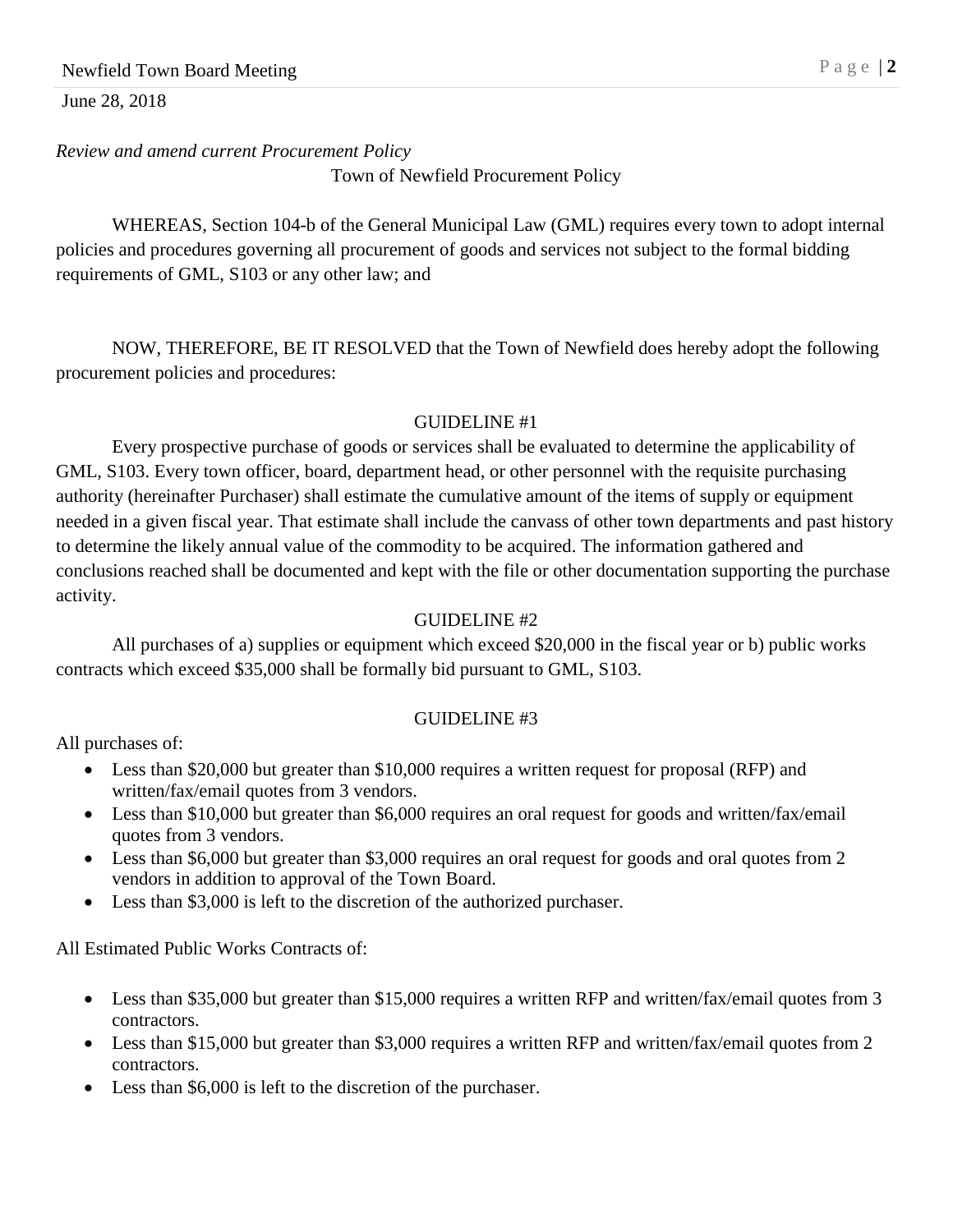Any written RFP shall describe the desired goods, quantity, and particulars of delivery. The purchaser shall compile a list of all vendors/contractors from whom written/fax/email/oral quotes have been requested and the quotes offered. All information gathered in complying with the procedure of this guideline shall be filed with the documentation supporting the subsequent purchase or public works contract. All public works contract must be in the manner approved by the Town Attorney.

#### GUIDELINE #4

The lowest responsible proposal or quote shall be awarded the purchase or public works contract unless the purchaser prepares a written justification providing adequate reasons why it is in the best interest of the town and its taxpayers to make an award to other than the lowest bidder. If a bidder is not deemed responsible, facts supporting that judgment shall also be documented and filed with the record supporting the procurement or public works contract.

Pursuant to GML, § 103 and State Finance Law §163, the Town of Newfield may award purchase contracts which would otherwise be subject to the "lowest bidder" rule on the basis of best value to a responsive and responsible bidder or offerer. Factors that may be used to enact the "best value" option, where cost efficiency over time to award the good(s) or service(s) to other than the lowest bidder, are:

- (a) lowest cost of maintenance for  $\text{good}(s)$  or service $(s)$ ;
- (b) durability of good(s) or service(s);
- (c) higher quality of good(s) or service(s); or
- (d) longer product life of  $good(s)$  or service $(s)$

### GUIDELINE #5

A good faith effort shall be made to obtain the required number of proposals or quotations. If the purchaser is unable to obtain the required number of proposals or quotations, the purchaser shall document the attempt made at obtaining the proposals or quotations. In no event shall the inability to obtain the proposals or quotations be a bar to the procurement. The unintentional failure to fully comply with the provisions of this procurement policy or General Municipal Law, Section 104-b shall not be grounds to void action taken or give rise to a cause of action against the Town of Newfield or any officer or employee thereof

### GUIDELINE #6

Except when directed by the Town Board, no solicitation of written proposals or quotations shall be required under the following circumstances:

a.Acquisition of professional services or services requiring special or technical skill, training, or expertise b.Emergencies purchases pursuant to GML S103, where goods or services must be purchased immediately and a delay in order to seek alternate proposals may threaten public buildings, public property, or the life, health, safety, or welfare of the residents.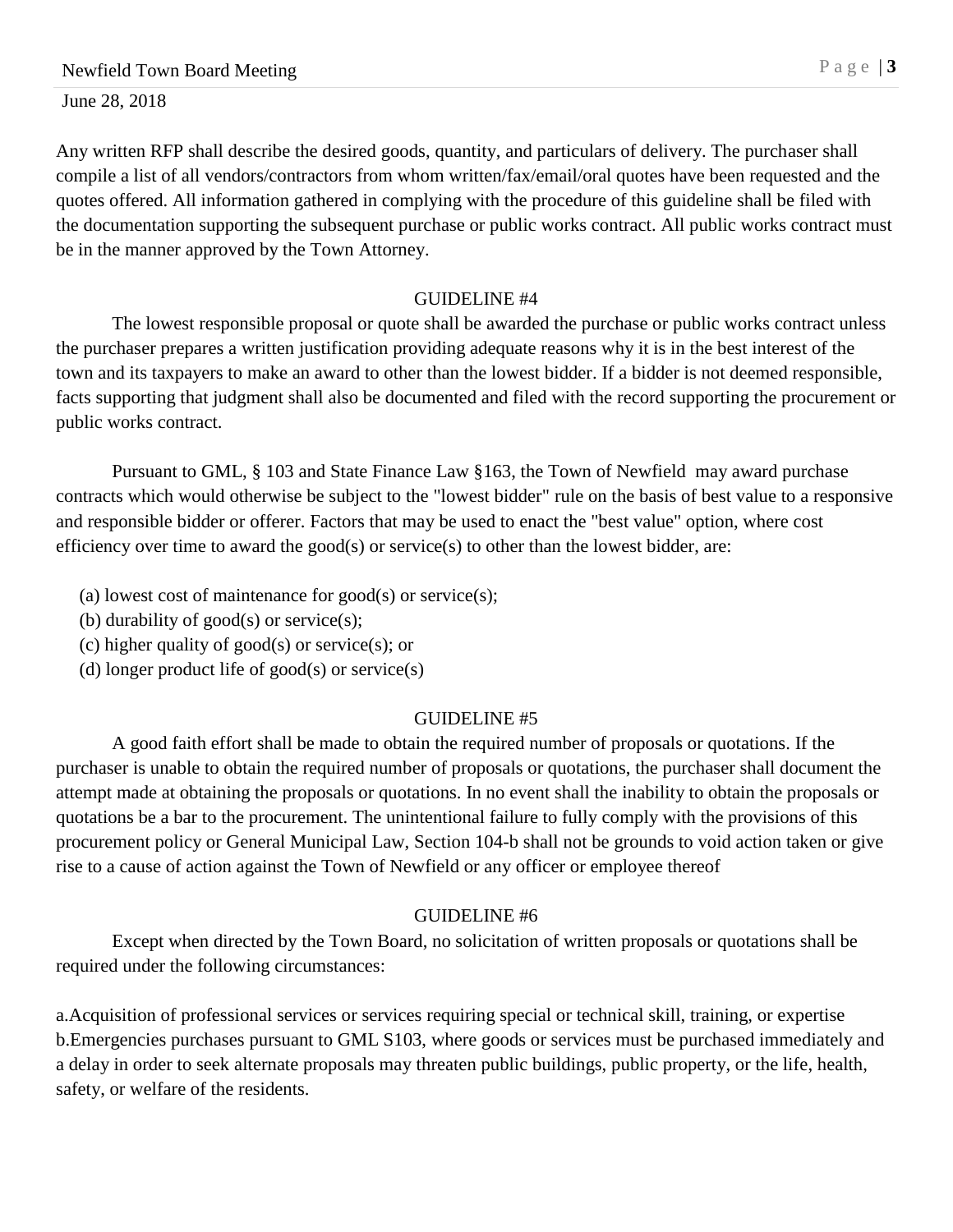c.Purchases of surplus and secondhand goods from any source. d.Sole source situations e.Goods purchased from agencies for the blind or severely handicapped. f.Goods purchased from other governmental agencies including correctional facilities. g.Goods purchased at auction.

### GUIDELINE #7

Pursuant to §103 (16) of the New York State General Municipal Law, the Town Board authorizes the purchase of apparatus, materials, equipment and supplies, and to contract for services related to the installation, maintenance or repair of those items, through the use of contracts let by the United States or any agency thereof, any state or any other political subdivision or district therein. The contract must be made available for use by other governmental entities.

### GUIDELINE #8

The Town Board shall review this policy annually and appoint authorized purchasers at its organizational meeting or as soon thereafter as is reasonably practicable.

Motion was made by Councilperson James to approve the amended Procurement Policy for the Town of Newfield seconded by Councilperson Allinger.

Vote AYE 3 Hart, Allinger and James NAY 0 ABSENT 2 Powers and Laughlin

Carried

### **Old Business**

*Update on Bus Shelter*

Supervisor Hart reported that the last conversation with the Tioga State Bank was that the Bank would like the Town to give/sell its property in question in front of the bank to the bank. Supervisor Hart felt that the shelter could be put on the town property.

# *Park Policy*

Supervisor Hart asked what type of use policy the Town should have for the Mill Street Park and Athletic Fields on Van Kirk Road. The Town Clerk will keep a calendar for the Mill Street Park events and post on the Town Website. In the future there will be a calendar for the Athletic fields on the Town Website. Councilperson James suggested Park Policies be discussed at the July work meeting. Councilperson Allinger asked if there could be a possibility of a bike path from the school to the Athletic Field.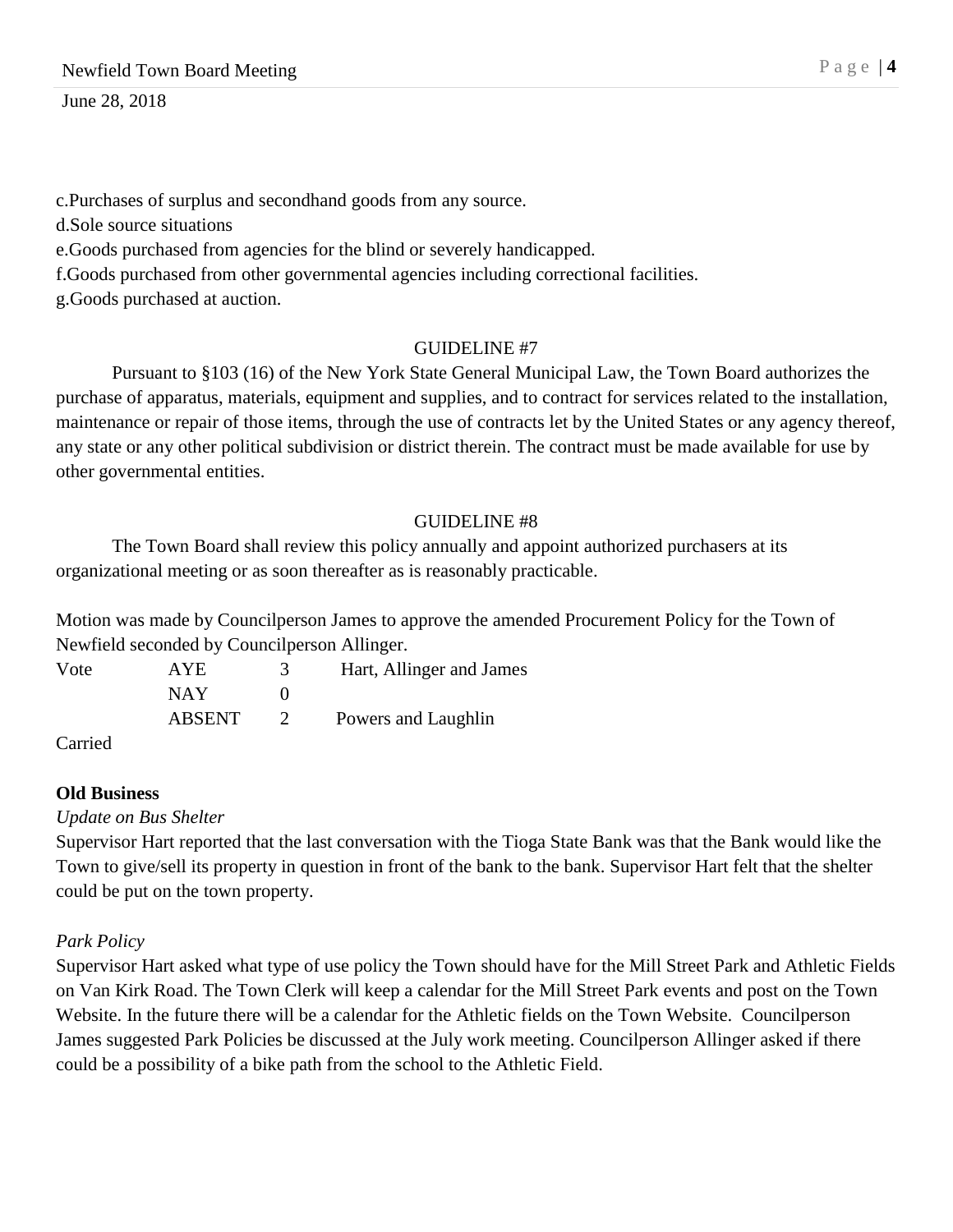## *Mill Street Park*

Councilperson James reported she had met with the committee and it was agreed to recommend to the Town Board a permanent light should be installed with a switch. Councilperson James asked that Highway Superintendent Berggren coordinate with the electrician to have vandal proof lights installed in the pavilion. Councilperson James is still looking for ambient lighting installed as phase II. Supervisor Hart asked that Superintendent Berggren will get an estimate for the installation of vandal proof lighting with a motion sensor/switch from the electrician.

### *Recreation Partnership*

Motion was made by Councilperson Allinger to approve the Supervisor to sign Recreation Partnership agreement by Councilperson James.

| Vote | <b>AYE</b>    | Hart, Allinger and James |
|------|---------------|--------------------------|
|      | <b>NAY</b>    |                          |
|      | <b>ABSENT</b> | Powers and Laughlin      |

Carried

## *Community Solar Agreement with Nexamp*

Motion was made by Councilperson James to approve moving certain electric accounts to Nexamp Community Solar by Councilperson Allinger.

| Vote | <b>AYE</b>    | Hart, Allinger and James |
|------|---------------|--------------------------|
|      | <b>NAY</b>    |                          |
|      | <b>ABSENT</b> | Powers and Laughlin      |

Carried

# *Review of Financial Statements*

Councilperson James focused on the Mill Park Music Series. Supervisor Hart will speak to the Bookkeeper. Draft Audit from INSERO: the Board members have not seen the draft audit; this will be emailed to them and reviewed in the future.

### *Solar Law*

Councilperson Allinger asked if the building permits were transferable. Councilperson Allinger asked if there were a way to strengthen the current solar law regarding if there were a transfer of property during the construction that the new owner would need to adhere to site plan review. Attorney Smith will be consulted.

# *Greater Tompkins County Municipal Health Insurance Consortium*

Motion was made by Councilperson Laughlin to approve Supervisor Hart sign the agreement for GTCMHIC to make all enrollment changes online on behalf of the Town seconded by Councilperson James.

| Vote | <b>AYE</b>    | Hart, Allinger, James and Laughlin |
|------|---------------|------------------------------------|
|      | <b>BTA TT</b> |                                    |